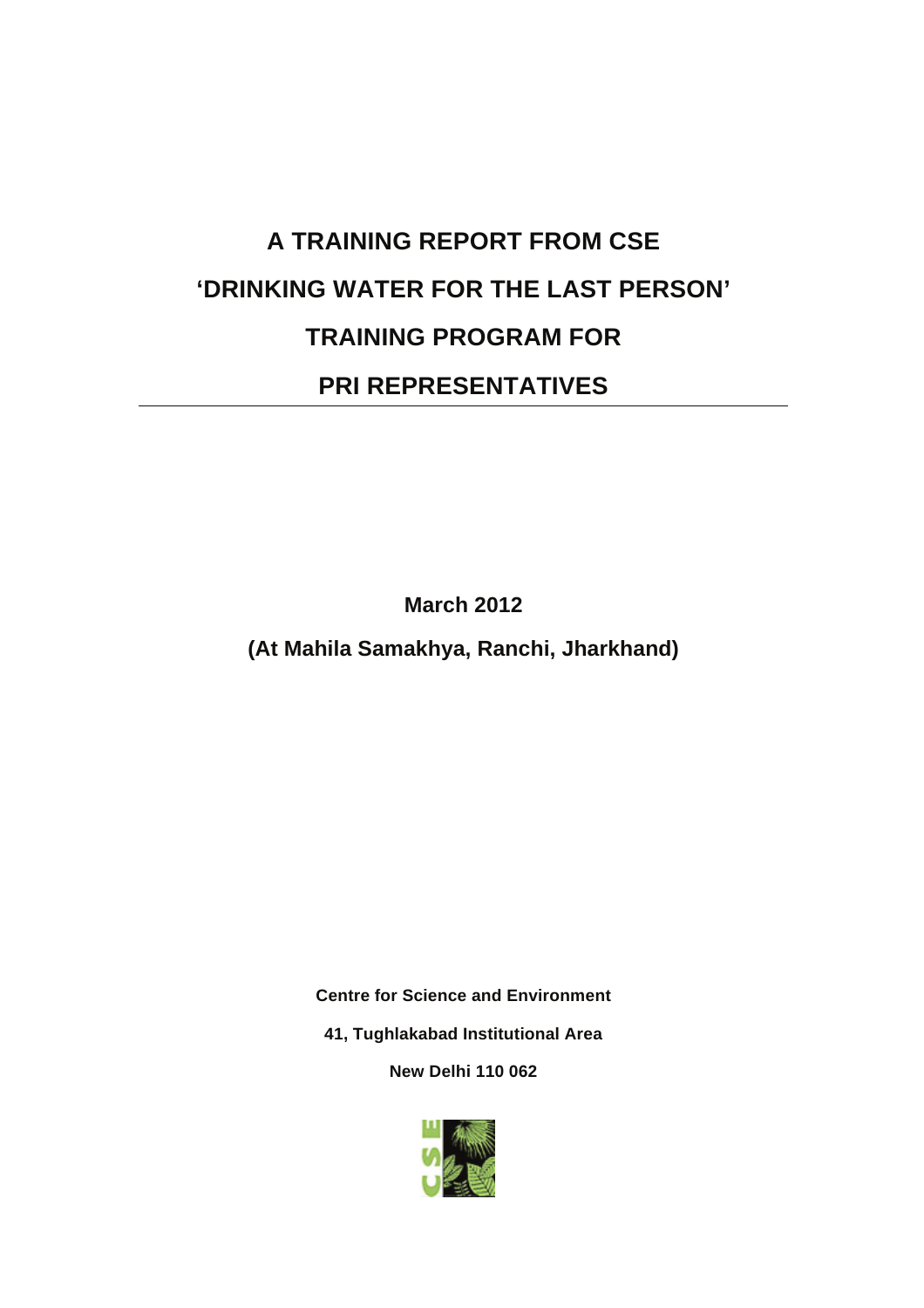#### **Contents**

| 4. Workshop for PRI representatives conducted in Jharkhand5 |
|-------------------------------------------------------------|
|                                                             |
|                                                             |
|                                                             |
|                                                             |
|                                                             |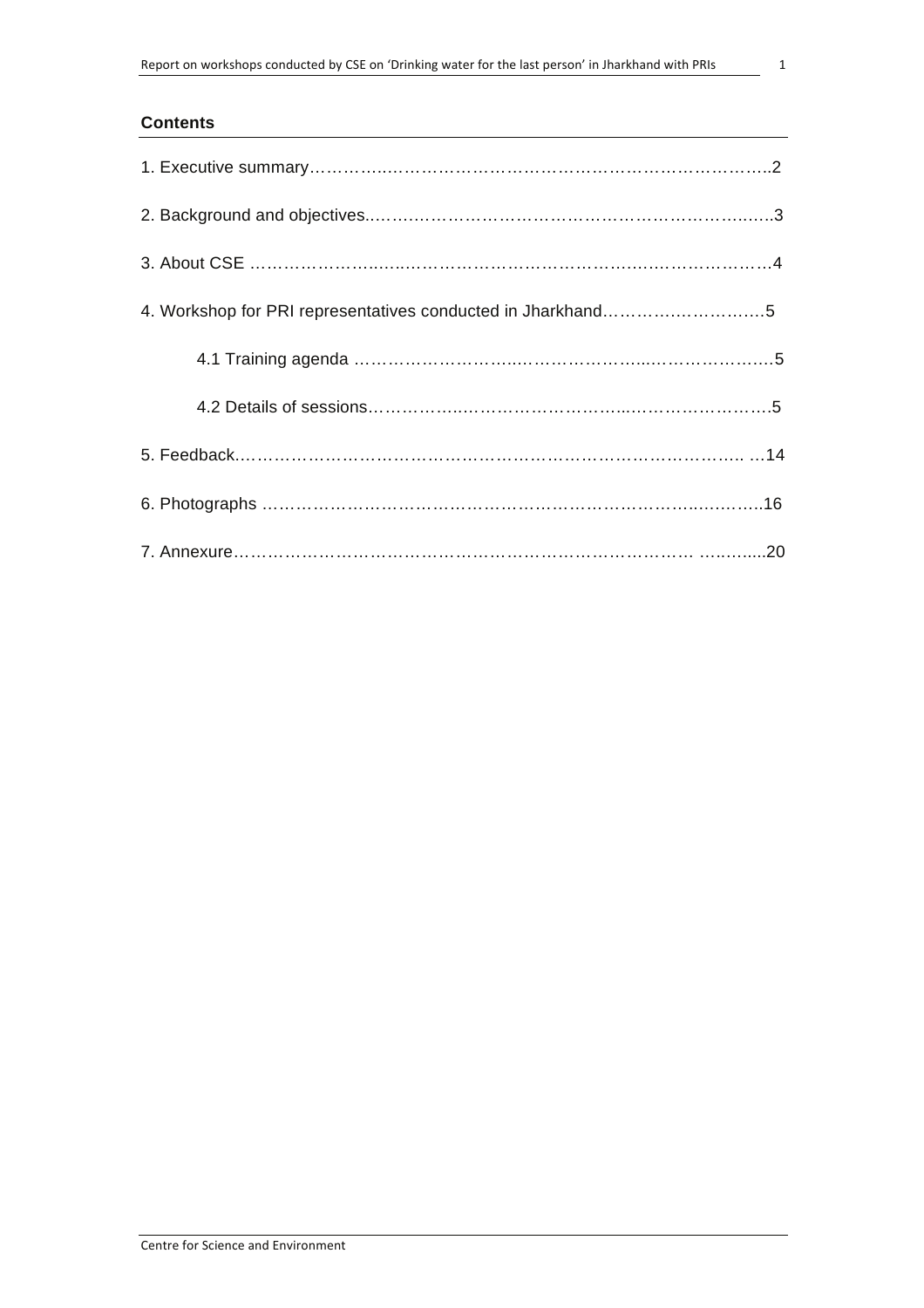# **1. Executive Summary**

Following the release of the new guidelines of the Department of Drinking Water and Sanitation (DDWS), the Jharkhand government has committed to provide all villages with sustained access to potable drinking water. The new guidelines called the National Rural Drinking Water Programme (NRDWP) makes a break from the past in several ways. It calls for deeper involvement by the communities through the Panchayati Raj system and has made improved norms in terms of quantity and quality of water to be supplied. It also has the ambitious aim of 100% coverage of piped water supply. The most important point is the stress on ensuring sustainability of water supply system as a whole. There is an emphasis on rainwater harvesting and recharging to ensure sustainability of groundwater resources as also to switch over to conjunctive use surface and ground water.

As part of the endeavour to set in motion the implementation of these new guidelines, the Jharkhand State Water and Sanitation Mission supported training workshops for PHED engineers, PRIs and NGOs on building sustainability into the water supply systems. These are significant pointers to the way the government of Jharkhand is thinking in terms of institutional structures at the village level for giving effect to participatory management.

| Workshop | <b>Date</b> | <b>No. of Participants</b> |
|----------|-------------|----------------------------|
|          | 13-14 March | 31                         |
| 2        | 15-16 March | 39                         |
| 3        | 19-20 March | 38                         |
| 4        | 21-22 March | 38                         |

In March 2012, CSE conducted 4 workshops for 146 participants from all districts of the state.

The aim was to create an understanding of the availability, demand and usage of water by designing a sound village water security plan.

**Outcome**: The training workshops exposed participants to knowledge of new and old ways of ensuring sustainable water supply and gain new perspectives about how the community can be involved in creating a village water security plan for themselves. They were shown experiences of successful NGO efforts in water supply. Field exposures were also included in every workshop for a deeper understanding of issues.

Some of the key learnings of workshops saw some impacts and constraints as well. The workshop's focus was on water sustainability. However, we found that the participants were not aware of their roles and responsibilities at all. For most of them, this was the first time that they came to know of the importance of rainfall and how they can play a role in managing water in their village. To make them understand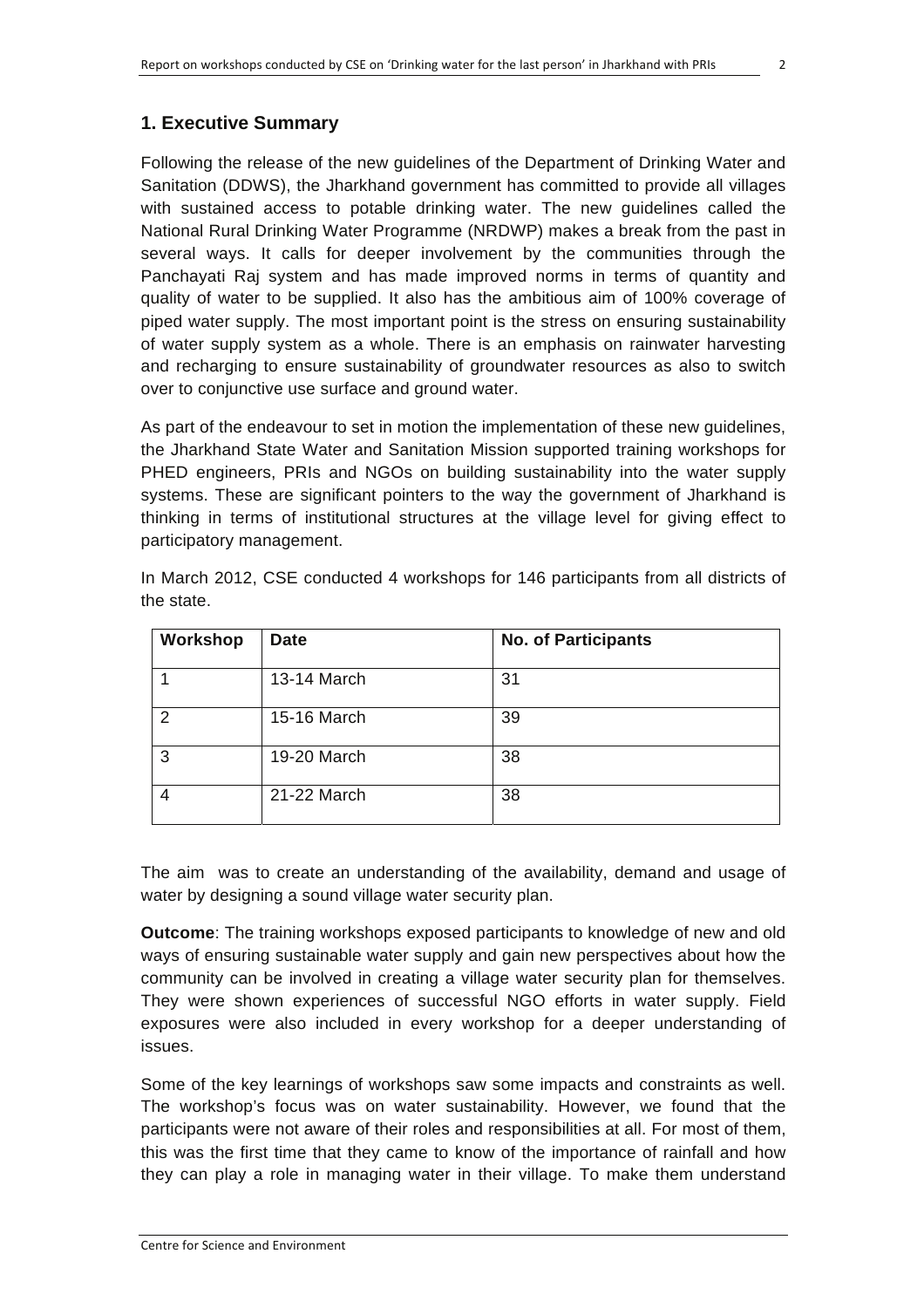this, games and interactive sessions proved to be very useful. Participants were also very keen to know about the schemes and support offered by the State and other agencies. However, during interactions with PHED officials did not seem very forthcoming over these questions. Discussions around technical and funding support were not very prospective and helpful. The *panchayat* and its officials need support and training on a long term basis on management, maintenace and sustainability components. Monitoring and follow-up of the activities also need to be implemented for a stronger and more effective plan.

# **2. BACKGROUND AND OBJECTIVES**

In April 2009, the Department of Drinking Water and Sanitation (DDWS), Ministry of Rural Development released the new guidelines for rural water supply namely the National Rural Drinking Water Programme (NRDWP). These guidelines reflect a change in the philosophy and implementation strategy from the previous programme. The aim is to provide safe and adequate water for drinking, cooking and other domestic needs on a sustainable basis to every rural person by 2012. Major emphasis has been on ensuring sustainability of water availability in terms of potability, adequacy, convenience, affordability and equity while also adopting decentralised approach involving Panchayati Raj Institutions (PRIs) and community organisations. Adoption of appropriate technology, revival of traditional systems, conjunctive use of surface and ground water, conservation, rainwater harvesting and recharging of drinking water sources have been stressed upon in the new approach. The new paradigm means going beyond providing water to habitations- it takes a holistic view of rural drinking water supply.

In order to achieve this goal, DDWS has charted a course for itself. Under the new paradigm the PHED will play a much larger role in the community and have diverse responsibilities such as:

- ensuring source sustainability through catchment's protection,
- rainwater harvesting and recharging,
- encouraging conjunctive use of surface and groundwater,
- ensuring water quality as per prescribed standards,
- ensuring system sustainability through a system of monitoring and periodic checks,
- involving the community at every step of water supply including financial contributions

CSE has been nominated as a Key Resource Centre by DDWS to undertake activities of research, training and awareness creation. As part of this initiative, CSE conducted a series of training programmes for PHED engineers, panchayat officials, NGOs. These programmes covered issues of source and system sustainability, community involvement and water quality. The training workshops for engineers aim to expose them to knowledge of new and old ways of ensuring sustainable water supply, plan for sanitation, and gain new perspectives about how communities can be involved in water supply. Workshops for NGOs bring experiences of successful NGO efforts in water supply and sanitation and those for PRIs put them through the rigour of preparing Village Water Security Plans. Workshops were also conducted for plumbers and masons to give them hands on training on constructing urban rainwater harvesting systems.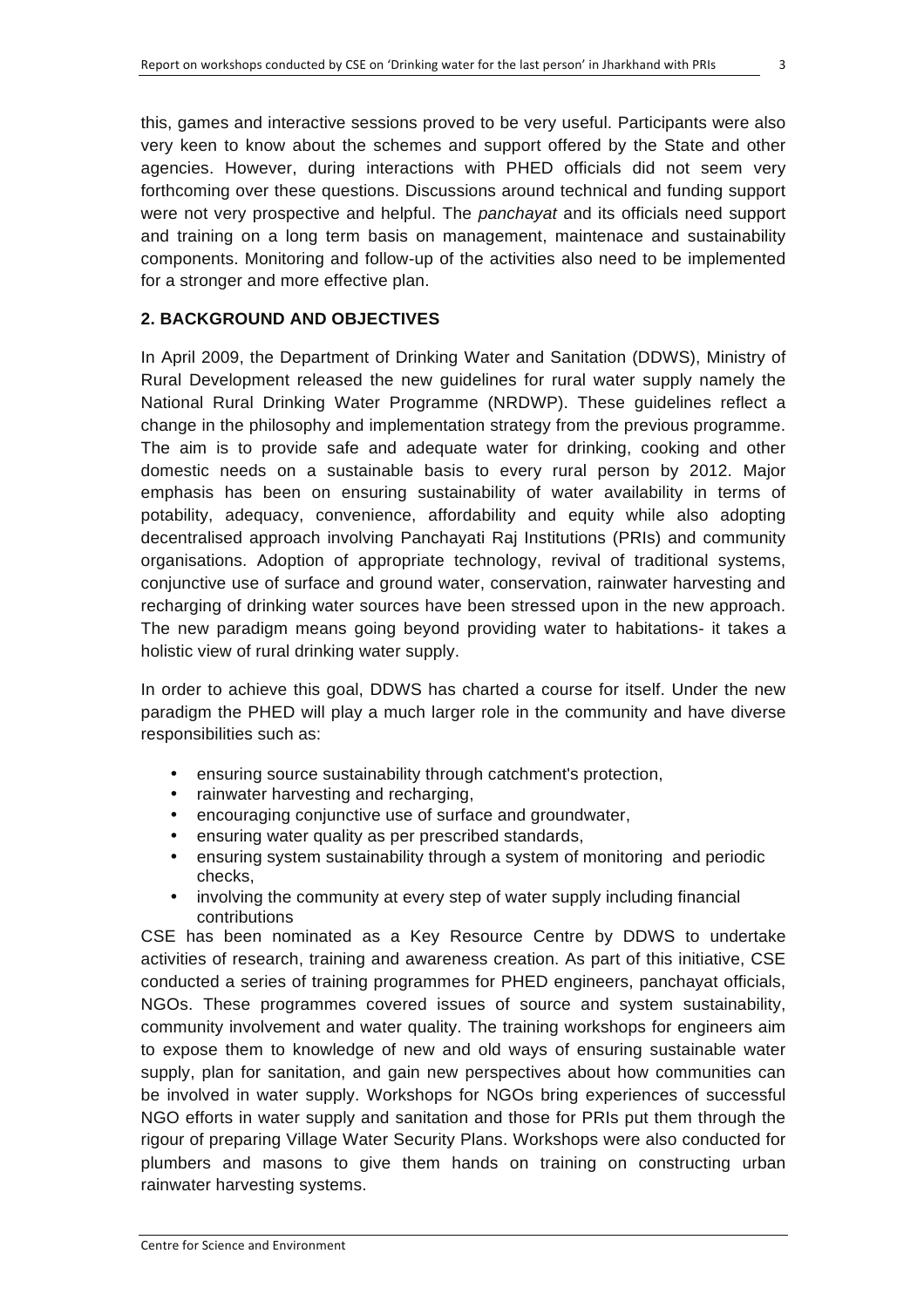#### **3. ABOUT CSE**

The Centre for Science and Environment (CSE) is a public interest research and advocacy organization based in New Delhi. The Centre researchers into, lobbies for and communicates the urgency of development that is both sustainable and equitable.

The scenario today demands using knowledge to bring about change. This is what we aim to do. The challenge, we see, is two-pronged. On one hand, millions live in within a biomass-based subsistence economy, living at the margins of survival; the environment is their only natural asset. But a degraded environment means stress on land, water and forest resources for survival. It means increasing destitution and poverty. The Centre's work over the past 20 years has led it to believe and argue, both nationally and internationally, that participation, equity and community-based natural resource management systems alone will lead the nations of the world towards durable peace and development.

The opportunity to bring about change is enormous. But it will need a commitment to reform - structural reform - in the way we do business with local communities. On the other hand, rapid industrializing is throwing up new problems. Growing toxification and a costly disease burden. The answers will be in reinventing the growth model of the Western world so that we can leapfrog technology choices and find new ways of building wealth, which will not cost us the earth. This is the challenge of the balance.

As a public interest organisation, the Centre supports and organises information flow in a way that the better organised sections of the world get to hear the problems and perspectives of the less organised. Environmental issues are seen in an anthropocentric perspective that seeks to bring about changes in the behaviour of human societies through appropriate governance systems, human-nature interactions, and the use of science and technology. We do this through our research and by communicating our understanding through publications. We call this knowledge-based activism. Though the public awareness programmes of the Centre have been its key strength and focus of work, it has endeavored to move into associated areas of work like policy research and advocacy in the past years. Our aim is to raise these concerns and to participate in seeking answers and more importantly, in pushing for the answers to become policy and then practice. Learning from the people and from the innovations of the committed has helped the Centre to spread the message regarding the environment without its normal association with doom and gloom. Rather, the effort of the Centre is to constantly search for peoplebased solutions and create a climate of hope.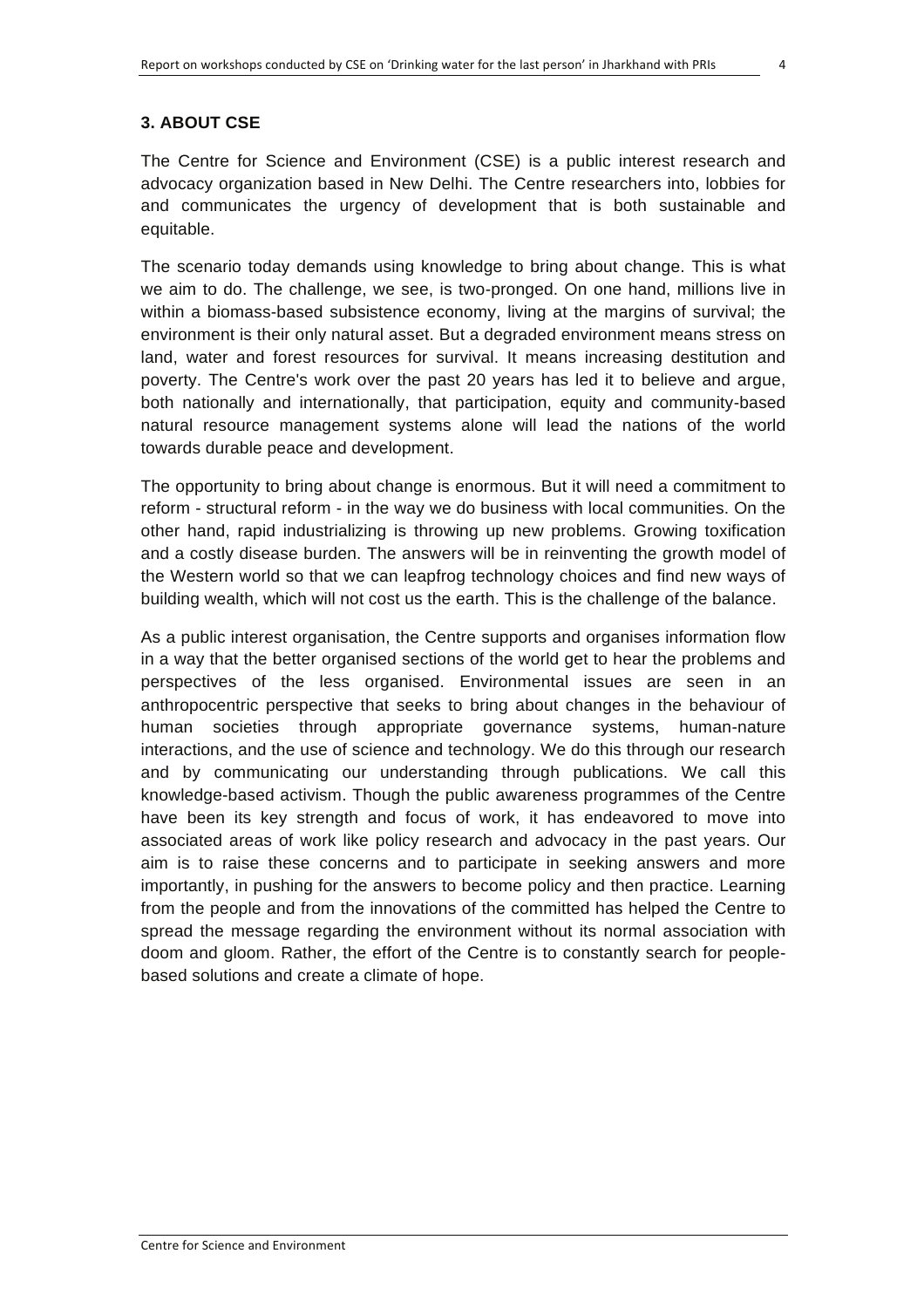#### **4. WORKSHOPS FOR PRI REPRESENTATIVES CONDUCTED IN JHARKHAND**

Workshops for PRI representatives were conducted in Jharkhand between 13- 22 March, 2012. The agenda for these workshops was designed in a way to debate aspects of water management and community participation. It was designed to provide an understanding of the process of planning for the water security of a village. This included creating awareness about the finite nature of village water resources, the need to identify critical water issues in a village, and how these problems can be addressed through a collective planning process in order to gain water security for the village.

The sessions revolved around critical aspects of water such as scarcity, quality, catchment area recharge, maintenance,Hand pump repair work, funding and technical support. Modules also consisted of water conservation technologies (both traditional and modern) prevalent in different geological and topographical areas of Jharkhand. The workshops saw a mix of audio visuals (power point and videos), visual aids (posters), group discussions, practical exercises and lectures.

| <b>Module</b>         | <b>Sessions</b>                                              |  |
|-----------------------|--------------------------------------------------------------|--|
| 1. Introduction       | 1.1 Course introduction: What, when and how                  |  |
|                       | 1.2. Participant introduction: Knowing each other: A game    |  |
| 2. What is Village    | 2.1 Water is life: An overview presentation on why we should |  |
| <b>Water Security</b> | conserve water                                               |  |
|                       | 2.2 What is village water security: Interactive session      |  |
|                       | 2.3 Importance of community mobilisation: Exercise           |  |
|                       | 2.4 Elements of village water security: Exercise             |  |
|                       | 2.5 Rainwater harvesting                                     |  |
| 3. Roles and          | 3.1 Roles and responsibilities                               |  |
| responsibilities of   | 3.2 Case studies and documentaries                           |  |
| different actors      |                                                              |  |
| 4. Operation and      | 4.1 Women hand pump mechanics                                |  |
| maintenance           |                                                              |  |
| 5. Valedictory        | 6.1. Feedback                                                |  |
| session               | 6.2 Conclusion and certificate distribution                  |  |
|                       |                                                              |  |

#### **4.1 Training agenda**

# **4.2 Details of sessions**

#### **Module 1: Introduction**

- 1.1 Course introduction: What, when and how
- 1.2 Participant introduction: Knowing each other: A game

This session introduced CSE and its work to the participants. The objective, methodology, structure and outcomes of the training programme were also conveyed.This was followed by deciding rules and regulations to be followed by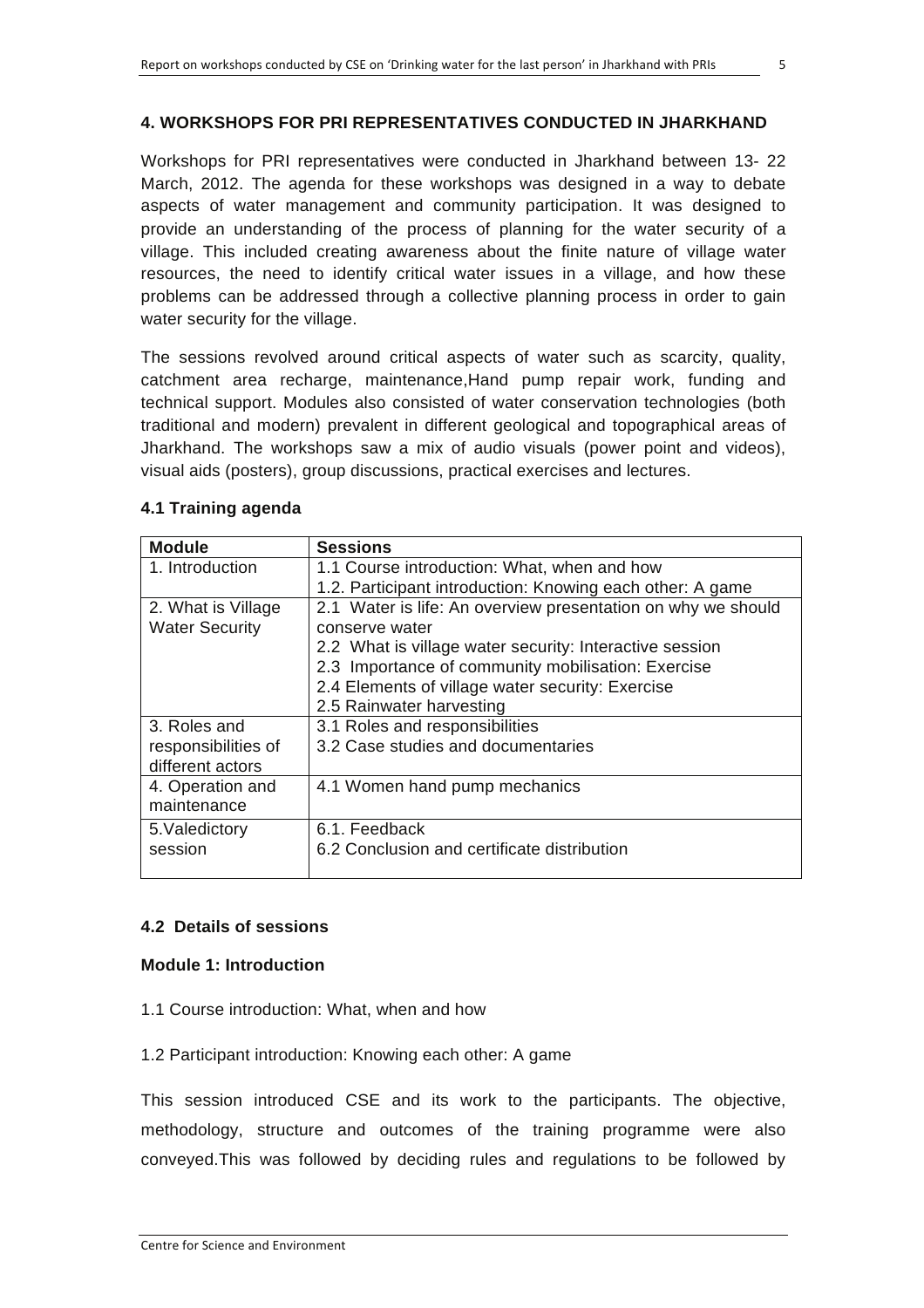The key expectations of the participants were

- $\triangleright$  To know of their duties, responsibilities and work details
- $\triangleright$  To find solutions to water realted issues and water management
- $\triangleright$  Hand pump maintenance and repair work
- $\triangleright$  Technichal knowledge of water and its circulation in the environment
- $\triangleright$  Creating a village water security plan
- $\triangleright$  Issues around water quality and mitigation

# **Module 2: Village water security**

2.1 Water is life: An overview presentation on why we should conserve water Presentations in this session enlightened participants regarding the water cycle, issues and politics around water and the need to conserve rain water. Case studies illustrated how water was managed successfully in ancient civilisations (Harappa) and how it is done in today's time throughout our country.

2.2 What is village water security: Interactive session Activities involved making small groups so that participants could debate and list results of water scarcity (due to low or no rainfall) in their everyday lives and how it affects their village.

The purpose of such an exercise was to make them realise different kind of problems that arise around water in their own lives and look at them to systematically plan ahead for solutions. The session's stressed on making people realise the central part of water resources in everyone's life.

The main issues listed by participants were:

- 1. Managing agriculture and livestock would be hugely affected.
- 2. Drinking water would be difficult to source as wells and hand pumps would dry-up.
- 3. Drought like situation would prevail.

2.3 Importance of community mobilisation: Exercise: Each group was givena puzzle to complete in three rounds. Each round had specific rules to be followed by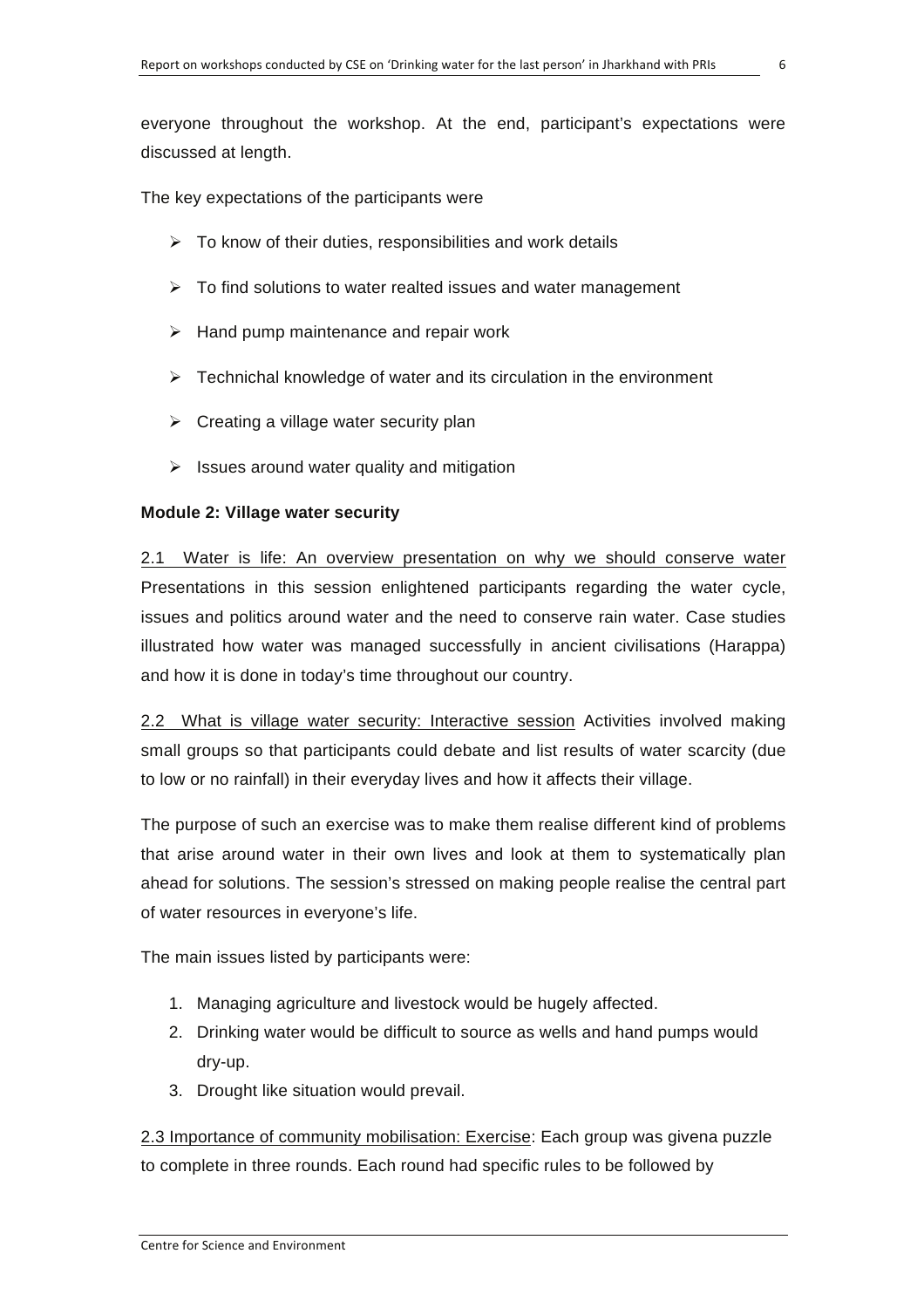participants. In the first round, participants we asked to create the puzzles without conversing with anyone. In the second round, they were allowed to talk to members of their group and work together to finish the task. In the final round, the groups were asked to move around, interact with other participants of other groups and share pieces from their puzzles to finish their task.

The purpose of this exercise was to make the participants understand the significance of community mobilisation.It is very important for communities to understand how they can work together with others utilizing skills and resources to address their needs and to change their own lives. This is often realised through the formation of social groups working for a common agenda.

2.4 Elements of village water security: Exercise: This session comprised of a presentation on what water security means to participants and how water scarcity affects their lives. An interactive exercise was conducted on trend analysis to show why water must be conserved. An imaginary map of a village with its boundry, hamlets, streams, common land, vegetation, hand pumps, wells etc was drawn on a board. Participants were provided with human and livestock population and different kinds of real life case studies were taken up as issues and the participants were asked to draw out a plan. This was a challenging and crucial exercise as where and what kind of structures should be proposed with the available resources was discussed. All the major learnings ranging from data collection, quality, structures, planning, community mobilisation etc. were a part of it.

2.5 Rain water harvesting: This session comprised of a presentation that displayed a step by step guide to the practice of rooftop water harvesting. This provided a handson practical guide to implement rooftop water harvesting systems. Different kinds of recharge wells, soak pits and various other recharge and storage structures were explained. How much water and from where it can be collected and maintained for usage were discussed in detail. The discussion around creating the filter to use the stored water was very well received.

This was followed by excercises on calculating the availability, requirement and then deciding on the suitable structures in relation to these and the geology of the area.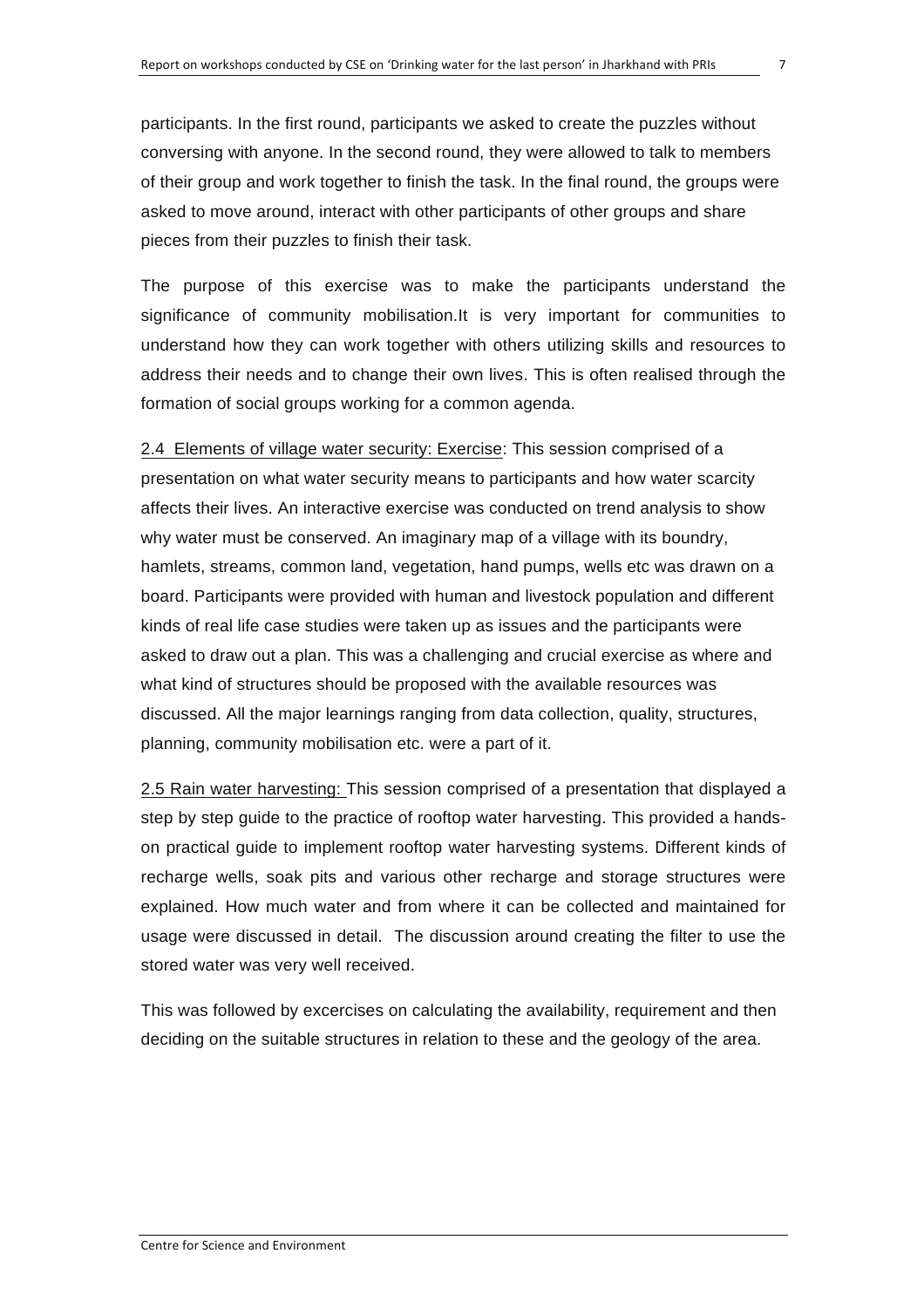

#### **Module 3: Roles and responsibilities of different actors**

#### 3.1 Roles and responsibilities

Gram Sabha (GS): The Gram Sabha comprises of the larger community and is

responsible for decisions like:

- How much drinking water is needed?
- What are the available sources of drinking water and what are the most appropriate sources?
- What kind of water supply scheme is required?
- How much can each household contribute to building the scheme?
- How much should households pay in user fee charges?
- What subsidies can be given to Schedule Casts (SCs), Schedule Tribes (STs) and Below Poverty Line (BPL) households?

The Gram Sabha also approves the village plans and reports from the GP/VWSC on financial accounts, implementation progress and operational performance. It is also an institution for social audit.

Gram Panchayat (GP): The GP owns/manages the water supply scheme for the community and is responsible for: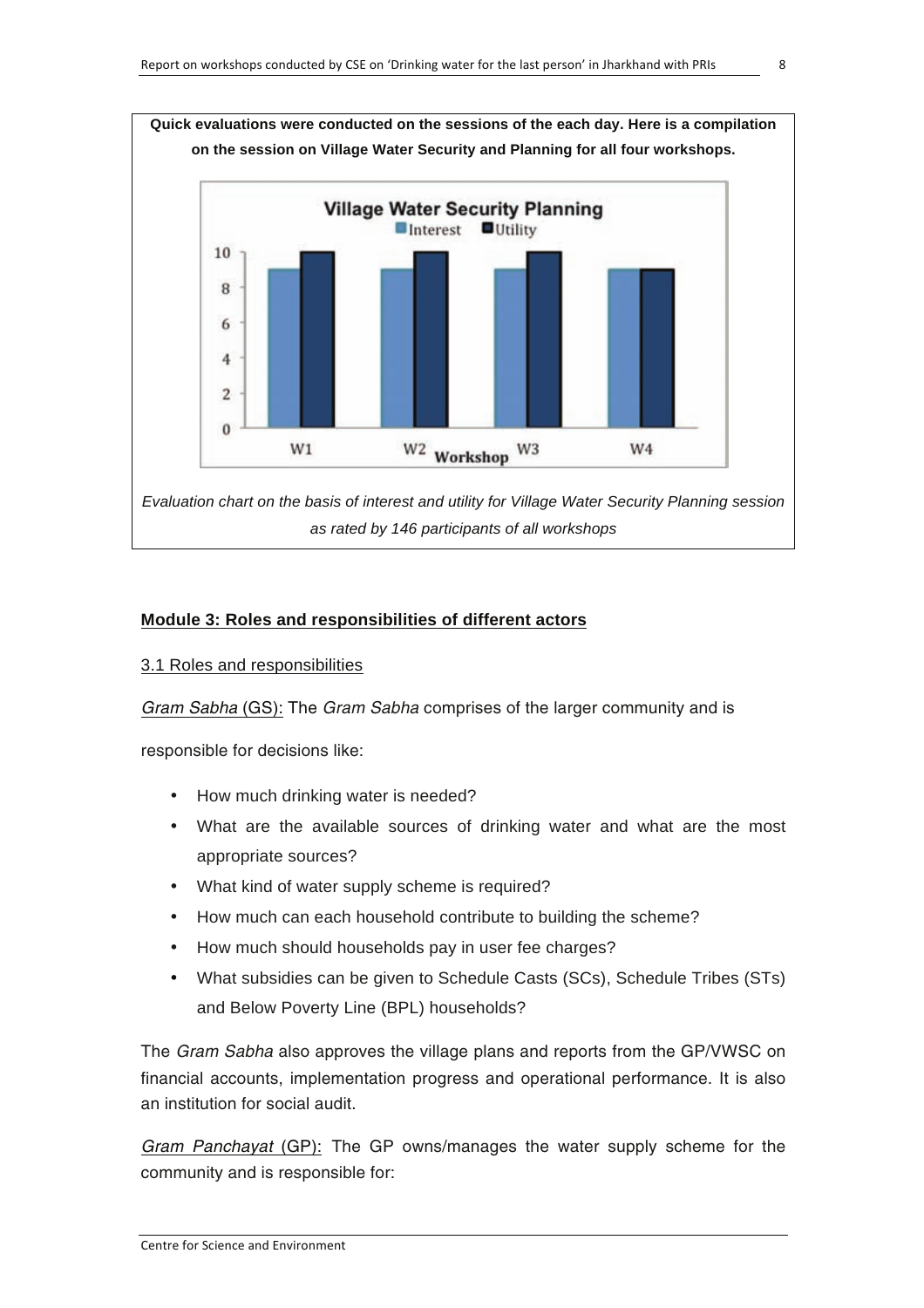- Approving investment plans and getting finances
- Approving annual budgets and user fee charges after discussion in the Gram Sabha Approving MoU's/contracts with operators
- Coordinating with the block and district and Support Organizations like the Block Resource Centre (BRC)
- Hiring trained mechanics for regular preventive maintenance for hand pumps and trained operators for piped water supplies

*Sarpanch*/President of *Gram Panchayat:* As the head of the village, the Sarpanch has to provide overall leadership to the process of ensuring drinking water security for the villages/ households. The Sarpanch is responsible for organizing Gram Sabha with active participation from all stakeholders, formation of a capable VWSC, conflict resolution in a transparent and just manner, monitoring construction to ensure quality, monitoring expenditure to ensure that the funds available are used in a cost-effective manner, providing equitable water supply to all including SCs, STs and poorer households, co-ordination with the block/district and Support Organizations.

The Pani Samiti/Village Water and Sanitation Committee (VWSC): The VWSC is a standing committee of the GP and is responsible for planning, implementation, operation, maintenance and management of village drinking water security:

- Collecting household contributions and user fees Opening and managing a bank account
- Preparing annual budgets and recommendations for user fee charges
- Organizing people to be vigilant about not wasting water and keeping water clean
- Ensuring professional support for hand pump caretakers and piped water supply operators: (a) Ensuring access to spare parts for hand pumps and trained mechanics for regular preventive maintenance; (b) Ensuring the operators handling piped water supply systems are provided with adequate training to gain the technical and financial skills needed to do the job
- Responsible for procurement of goods and services, supervising contracts and works and making payments.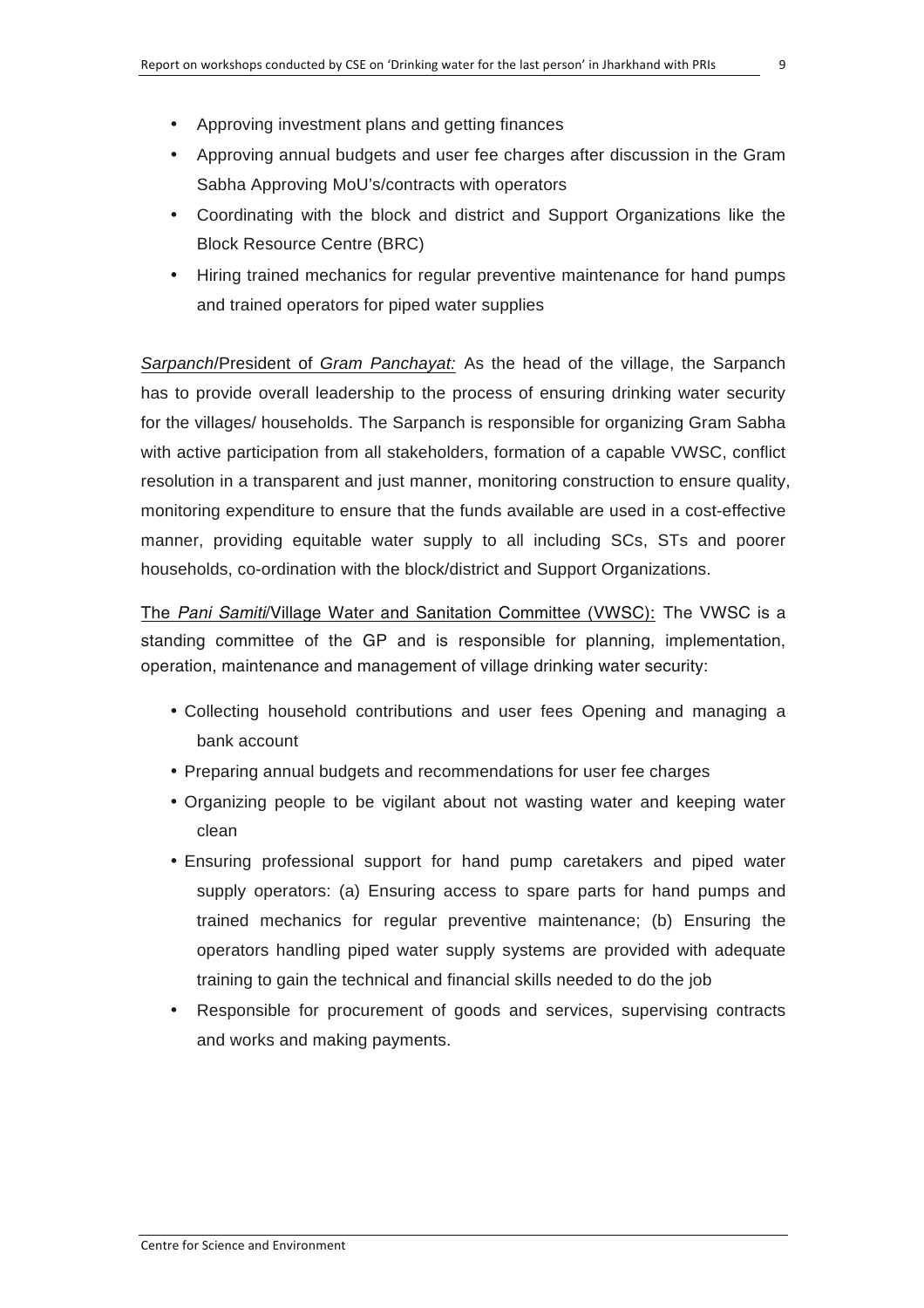

Water Quality: Water quality monitoring and surveillance is a key responsibility of the VWSC. Bacteriological contamination related to poor sanitation causes diseases such as diarrhea, dysentery, cholera, typhoid, etc. Excess fluoride and arsenic in groundwater drinking sources has given rise to crippling diseases such as fluorosis and arsenical dermatitis. The VWSC must ensure that regular sampling and analysis takes place using field test kits and district and sub-divisional district testing laboratories.

The VWSC's responsibilities include maintenance of the field test kits (replacement of used materials) and meeting the expenses of a nominated grass roots worker (VWSC member) as well as the costs of laboratory tests. The VWSC should liaison with Primary Health Centres and NRHM workers (ASHA) to monitor incidence of diseases relating to water (roles and responsibilities of the VWSC member and ASHA are given in the Table in this section).

**Quick evaluations were conducted on the sessions of the each day. Here is a compilation on the session on water quality for all four workshops.**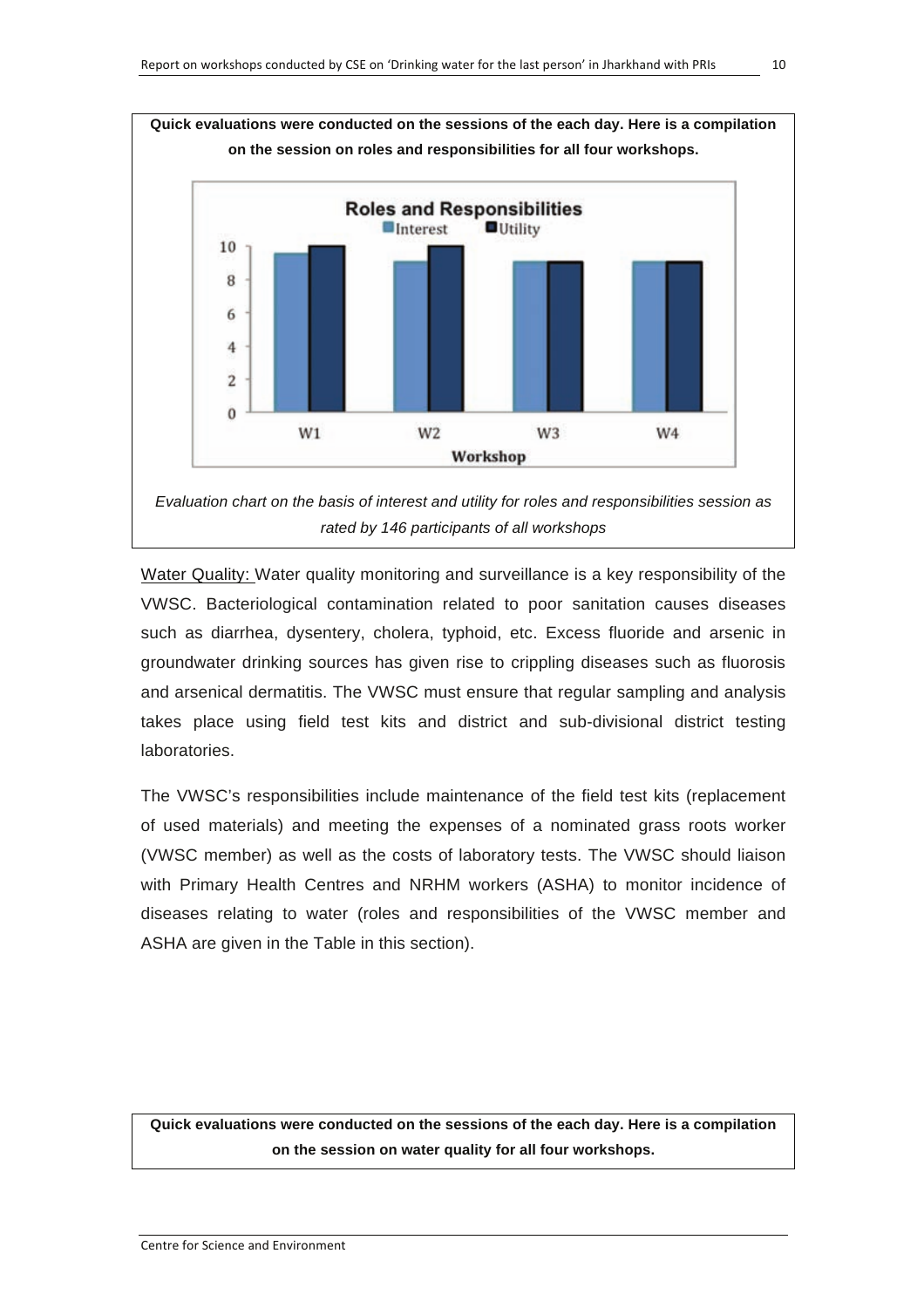

#### 3.2 Case studies and documentaries

The participants were presented with five successful case studies from across the country. Their focus was on issues like water quality, scarcity, revival of traditional sources, water management etc. These best practices case studies showcased how people and communities have come together to find solutions to their problems. These were possible either with partial support of state's funds, NGOs intervention or even by the community's people themselves.

(Case study handouts enclosed as annexure-1)

Films were shown to illustrate the case studies. *Chukru Dharti ka Narak* narrates the story of a village, Chukru in Palamu district of Jharkhand. The villagers suffer from fluorosis due to the natural contamination of fluoride in the groundwater. Most of them walk with the support of wood-stick. The film tries to find-out several low-cost solutions to prevent these kinds of problems. Even though the government claims to have done a lot the village still faces this water quality issue.

*Four Engineers and a Manager* narrates the story of five ordinary people who have kept the intricate traditional science of water management alive from the modern onslaught. These barefoot Indian rural engineers have been practicing the tradition of water harvesting for quite some time. This film introduces the viewer to the technique and social management practices governing community water management.

**Quick evaluations were conducted on the sessions of the each day. Here is a compilation on the session on documentary films and games for all four workshops.**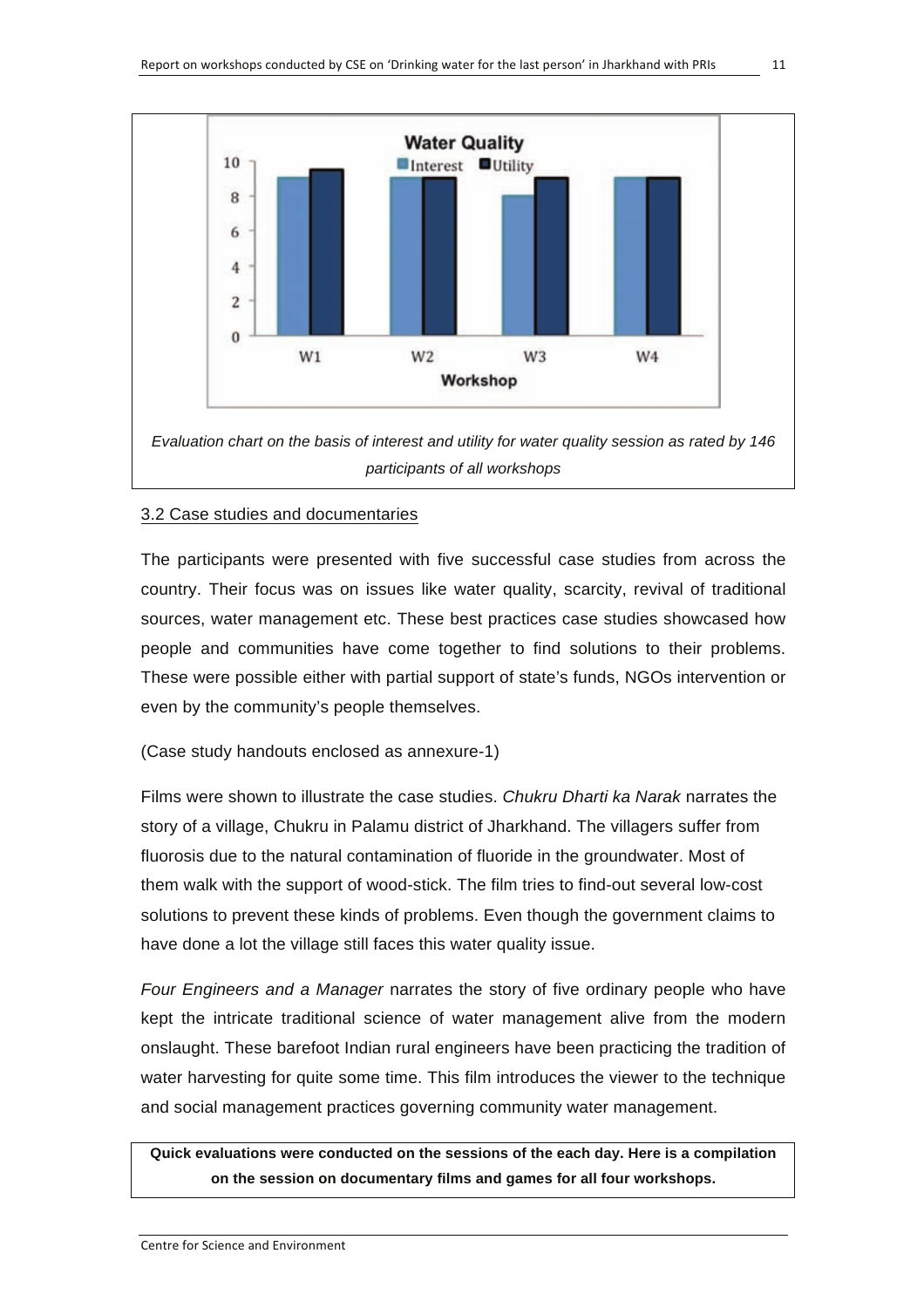

*as rated by 146 participants of all workshops* 

#### 3.3 Newspaper page

Each group was given a task of preparing a newspaper page at the end of the day. Participants were asked to work together and produce a page that would consist of paper's name, headlines, main news, innovative practices from agriculture or water management etc, jokes, picture etc. This was done in order to make the participants work together, talk about the sessions and discuss the learnings of the day and present the information in a precise and clear manner of their understanding. The participants presented stories of their villages and people who had been practising local knowledge, small-scale recyling methods and traditional method drip irrigation in addition to what they had learnt.

# **Module 4: SWSM Jharkhand's sessions on Sanitation**

The SWSM actively participated in the workshops. The Director of Training Programs, Mr. P.C. Choudhury talked to the participants on total sanitation program and practices. He gave examples of people from Jharkhand who have actively worked in this field. Mr. Choudhury talked of the everyday activities that affect the hygeine and cleanliness around houses in villages that do not have toilets at home. The participants very keenly attented his sessions to understand how it would affect their drinking water and sanitation on the areas at large. He told participants how they could also achieve the same for their village by doing activities at home, likewaste water recycling, soak pits and opting for toilets at home. He suggested that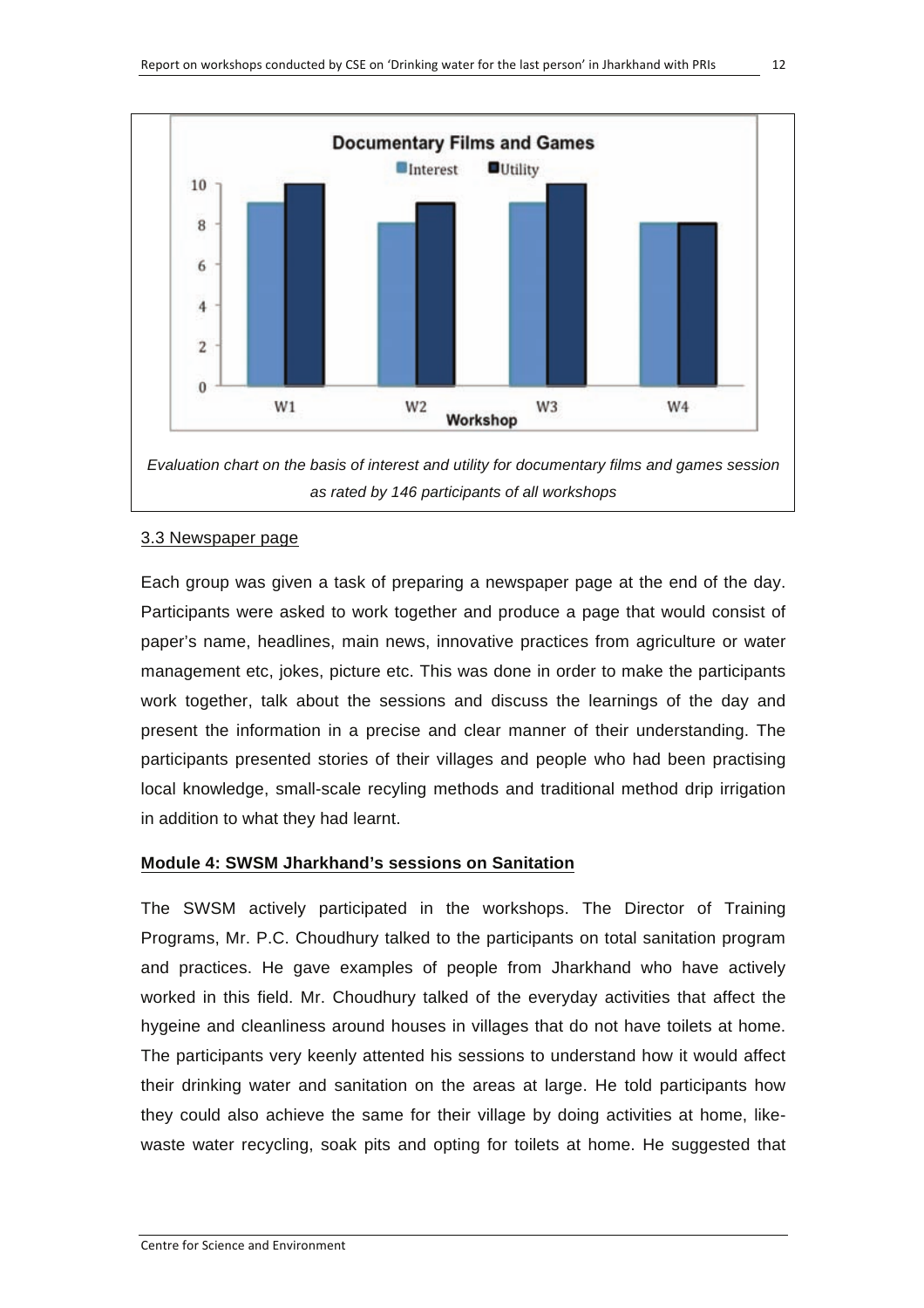household level practices would be very helpful for the participants to display to others in the village and urged them to show the way to others by self-practice

#### **Module 5: Operation and maintenance**

4.1 Women as hand pump mechanics: Hand pumps and its repair and maintenance work feature prominently in a *Jal Sahiya* and Mukhiya's work. In order to explain its proper functioning and repair work three trained women hand pump mechanics from Mander block were invited to conduct sessions. They has previously received training by Unicef and *Mahila Samakhya* in 2007.

Different parts of a handpump were shown and explained to the participants. The process of dismantling and finding out the defected parts to repair or replace them was explained in detail. The different repair materials like base pipe, lifters, sly ranch, washer etc were explained and shown part-by-part. The participants took active part in the activity and checked the working of every part. The mechanics also talked about procurement and the costing involved in the process.

They also talked at length about the costs involved in repairing and sourcing the various parts.



*rated by 146 participants of all workshops*

Centre for Science and Environment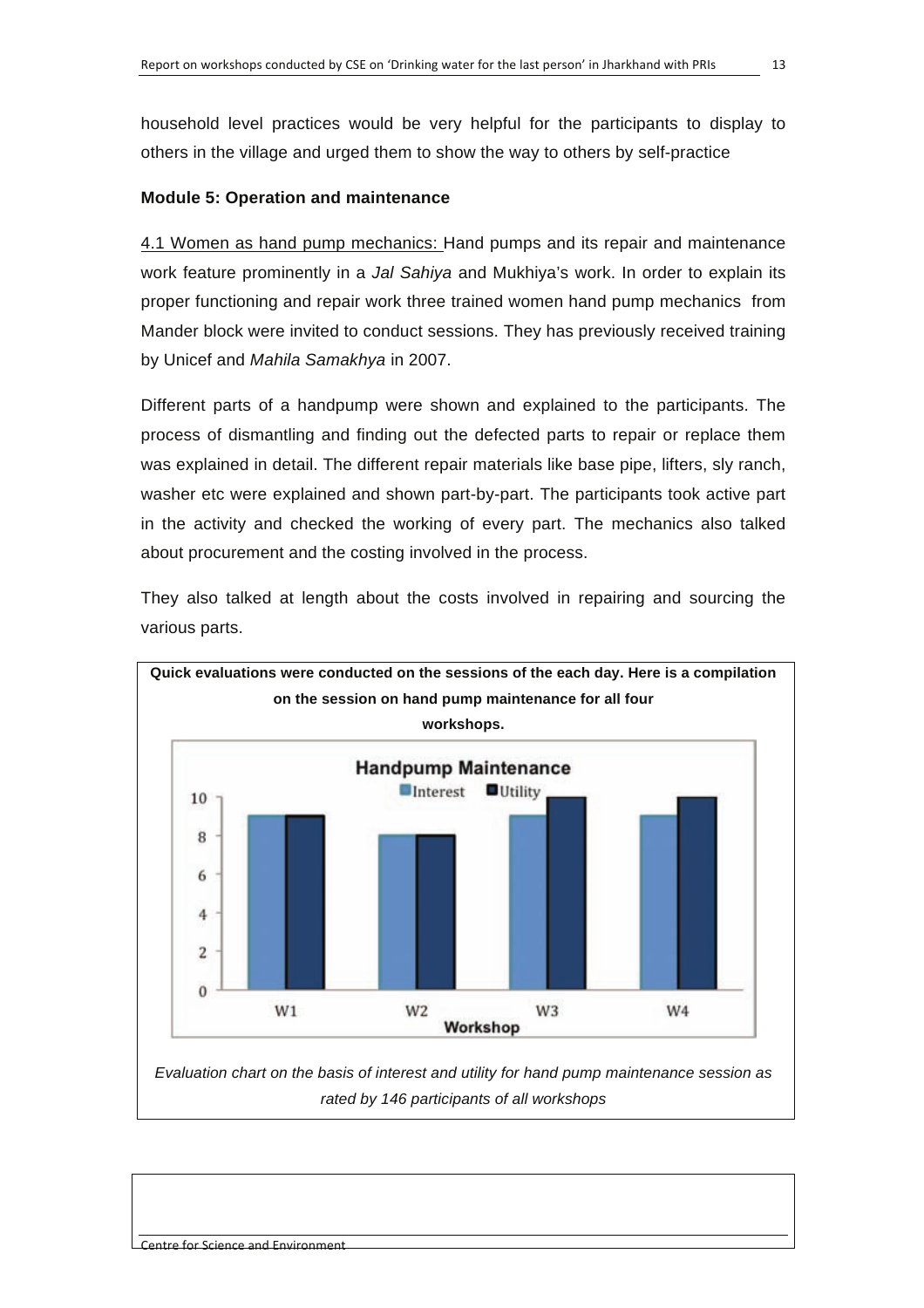

# **5. Feedback from participants**

With our learnings from previous workshops we made few changes in the sessions. For most participants it was the first time that they were attending an activity like this. So a lot of activities and excercises were brought in to have a quick recap after each session. This was done in order to ensure that they understand the crux of the activity each time.

One of the biggest need that was realised was of trainings and workshops. The representatives stressed that they needed to be trained in the areas of maintenance, sanitation and village water security planning. They also stated that these kind of workshops are required at the block level for them so that they can refresh their learning and discuss the new kind of issues that keep coming. They also wanted monthly meeting in their area so as to learn from each-other.

Participants were also aware of the poor quality of water supplied to them and the health issues that resulted due to this. This was also closely related to the sanitation scenario and the challenges faced in area are huge. They stressed that the need was to address this issue through low-cost techniques that can be explained to locals and practicsed by them without any dependence on external agencies.

It was also found that the participants had remote ideas of sustainability and there was lack of awareness on water harvesting issues. Most of them did not understand that the main sources of water is rain. It is also seen as a practice that is not just unpopular but there is a huge lack of awareness on rain water harvesting. One participant talked at length about how her family is the only one in the entire village who engage in harvesting roof top rain water. This was a very good example and a lot more participants were keen to understand the process and benefits of this, More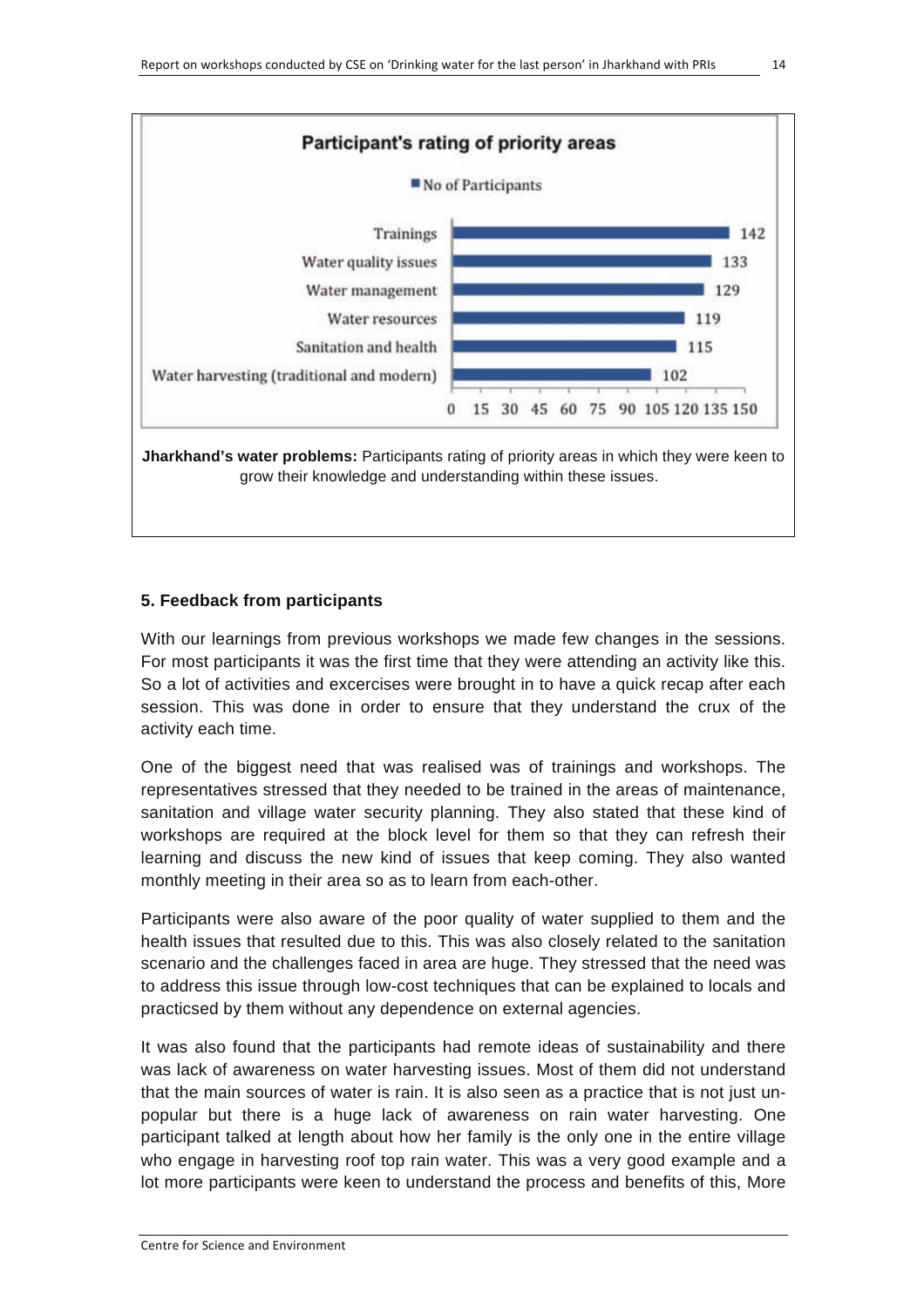They were also very keen to understand village water security planning and talked at length about similar issues of their village. They stated that their real life issues would be sorted if they would undertake proper planning and implement the right kind of need of their areas. They were very pleased to know the calculations and how realised how important they would be for them to use in their work. They also asked about the schemes and support offered by the State and other agencies for their aid.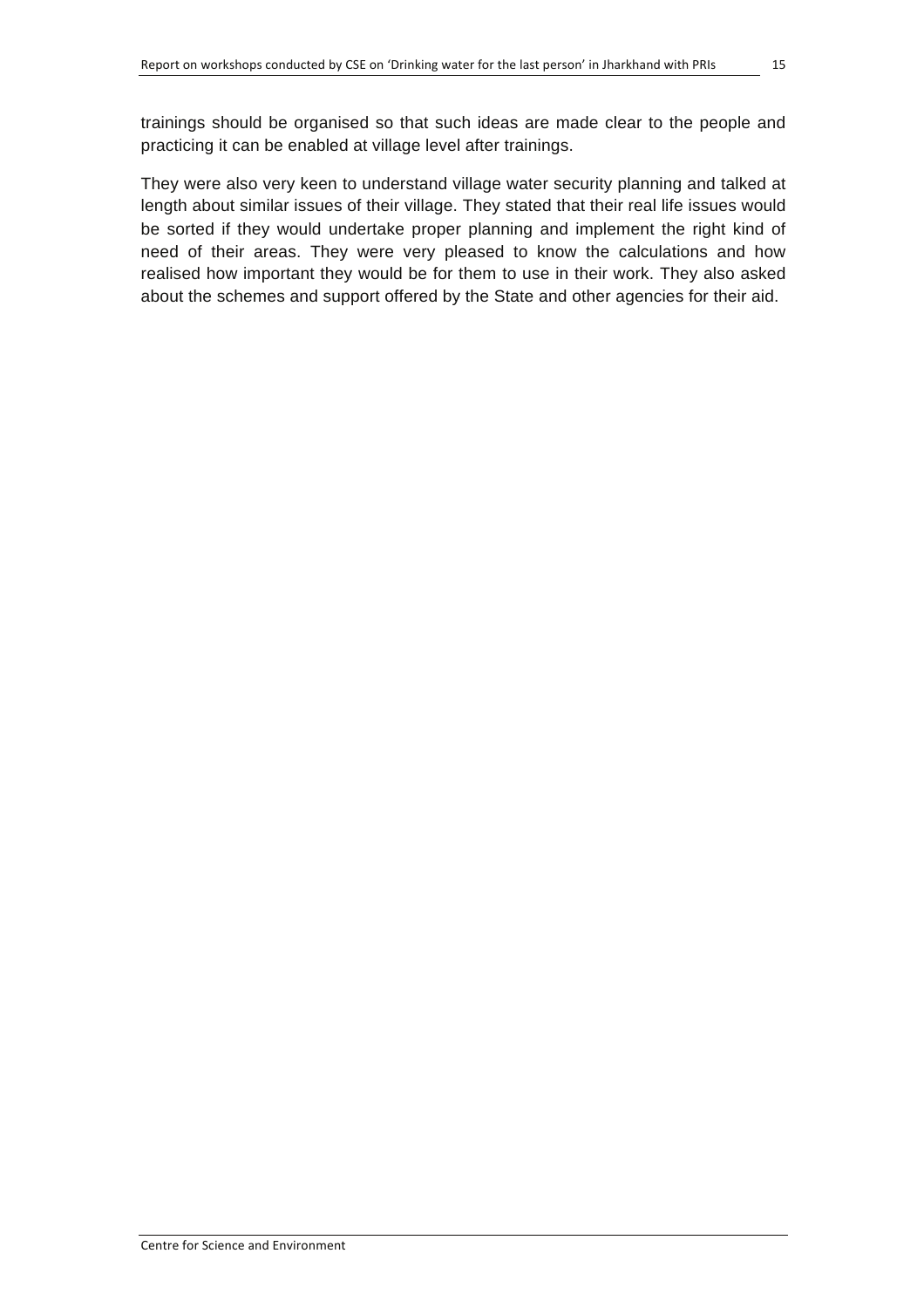# Photographs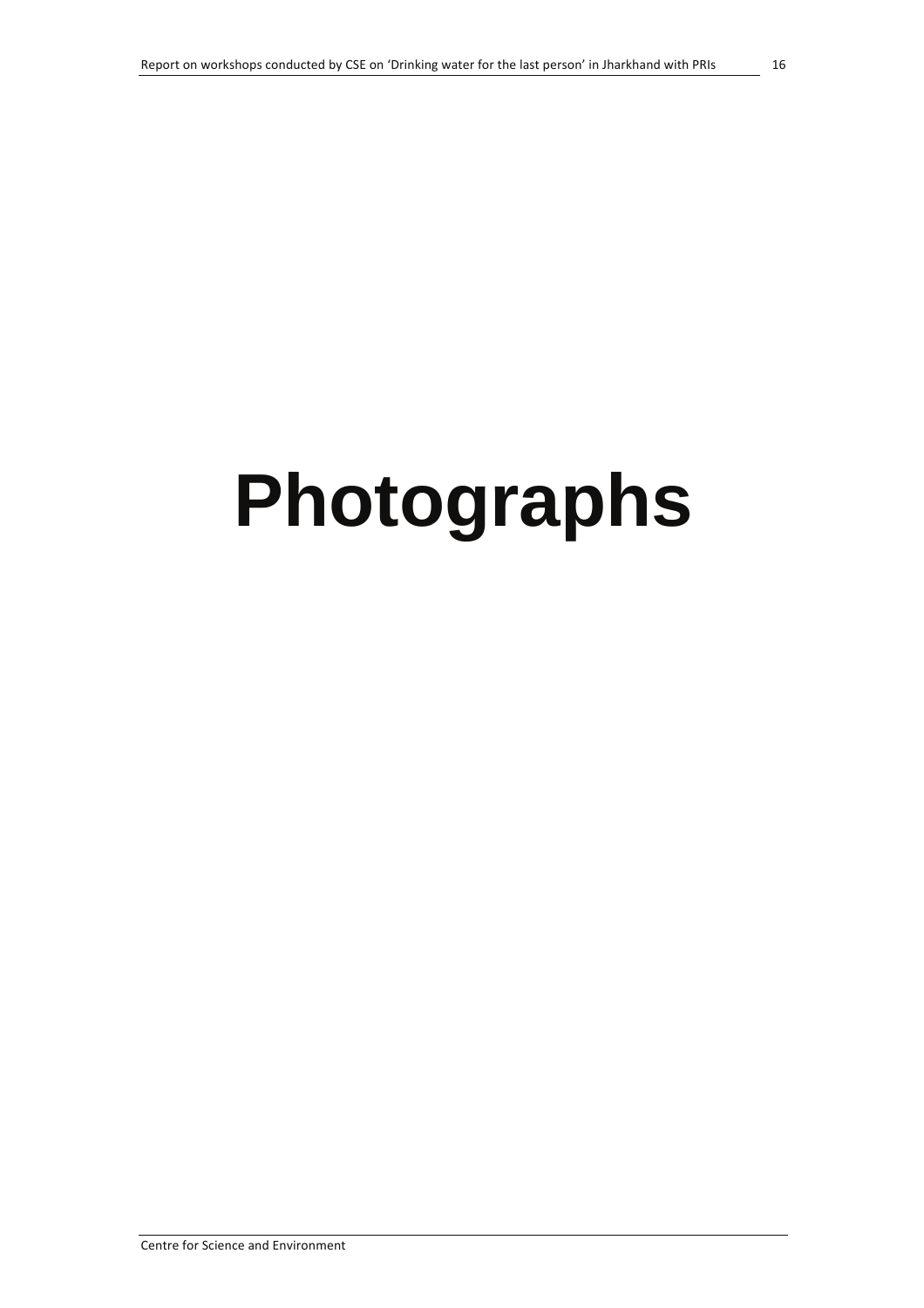

**Figure 1: Participants at a group activity** 



**Figure 2: Participants presenting their issues and expectations**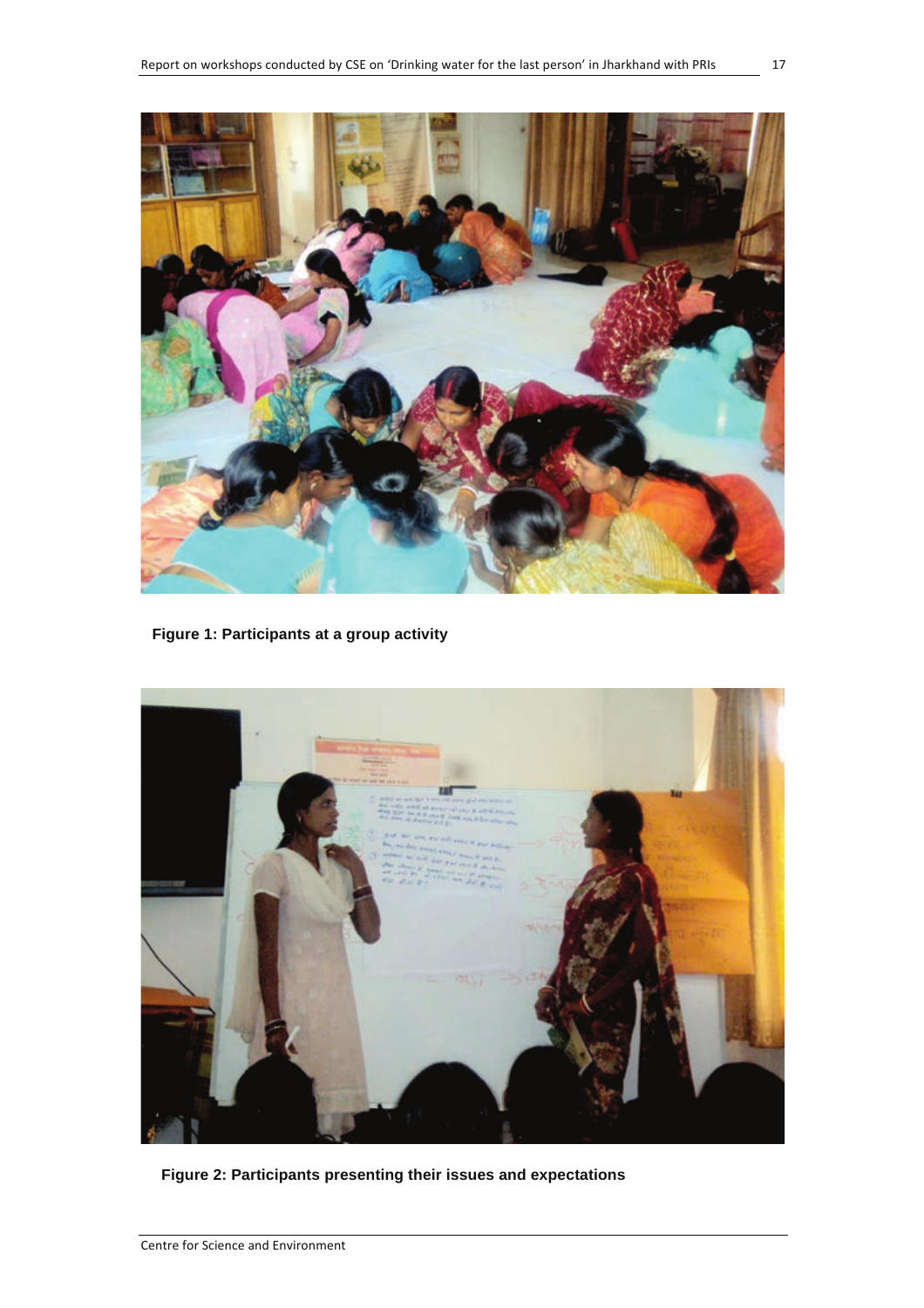

**Figure 3: Participants working on village water security planning excercise**



**Figure 4: Participants filling up feedback forms**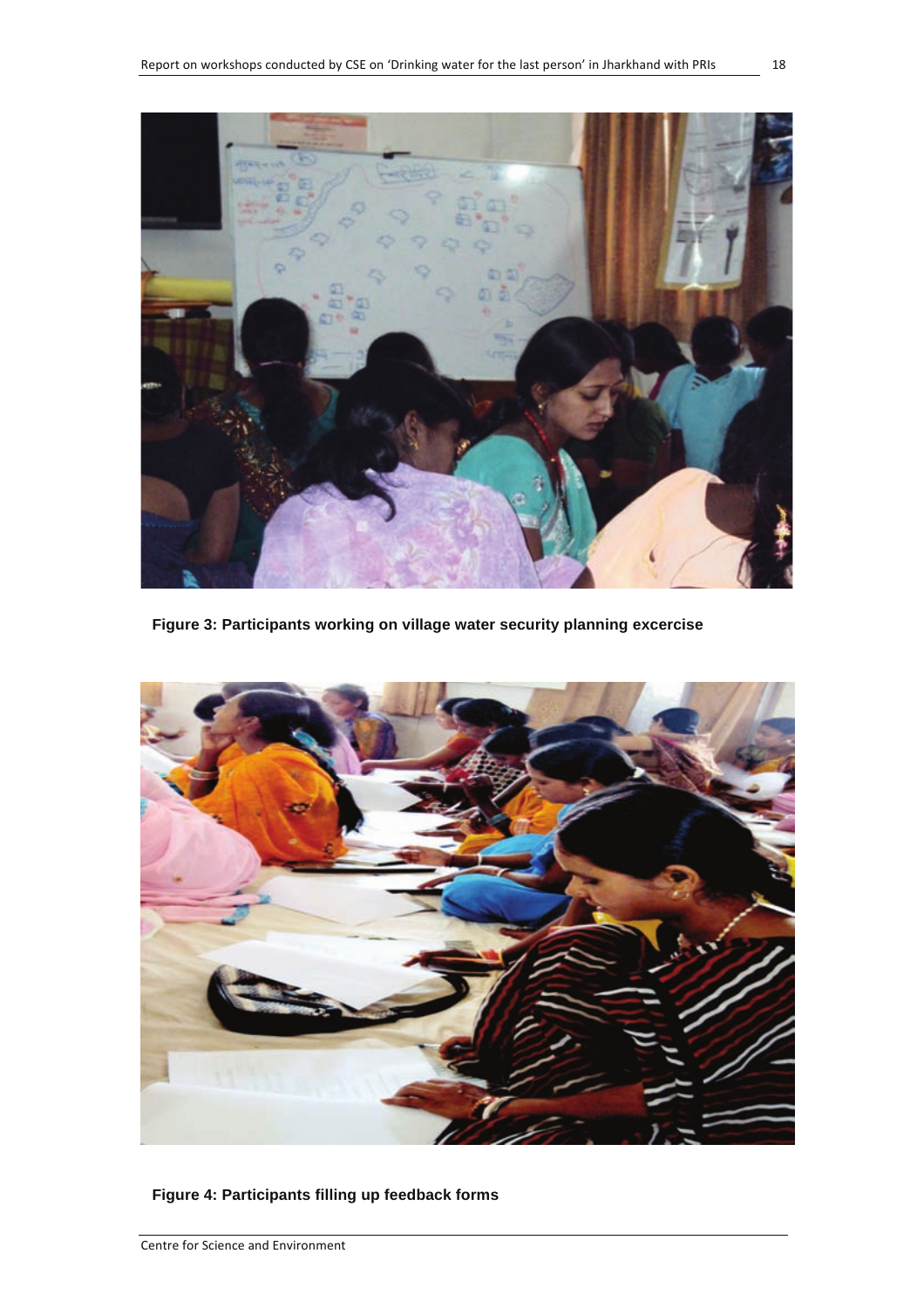

**Figure 5: A participant talking about rooftop rainwater harvesting practiced in her house**



**Figure 6: Technical experts from SWSM Jharkhand explain the process of' SMS hand pump problem' to get it repaired withn 3 days**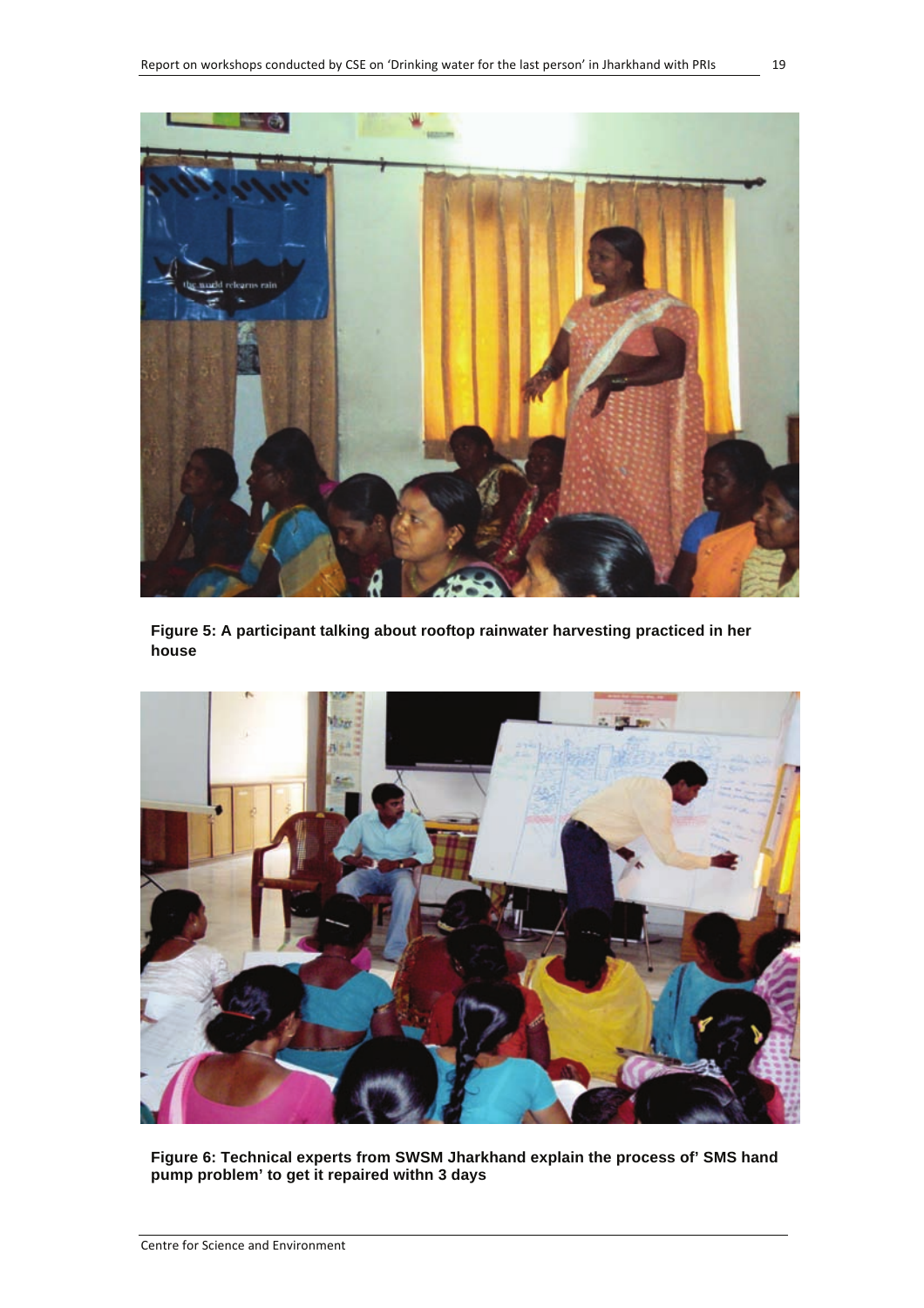- 1. Agenda
- 2. Case study handouts
- i) Narayanpur : Mahilaon ki atmaprerna
- ii) Madhya Pradesh ke ghaat mein fluoride ka ghatav
- iii) Naag gaon, Uttrakhand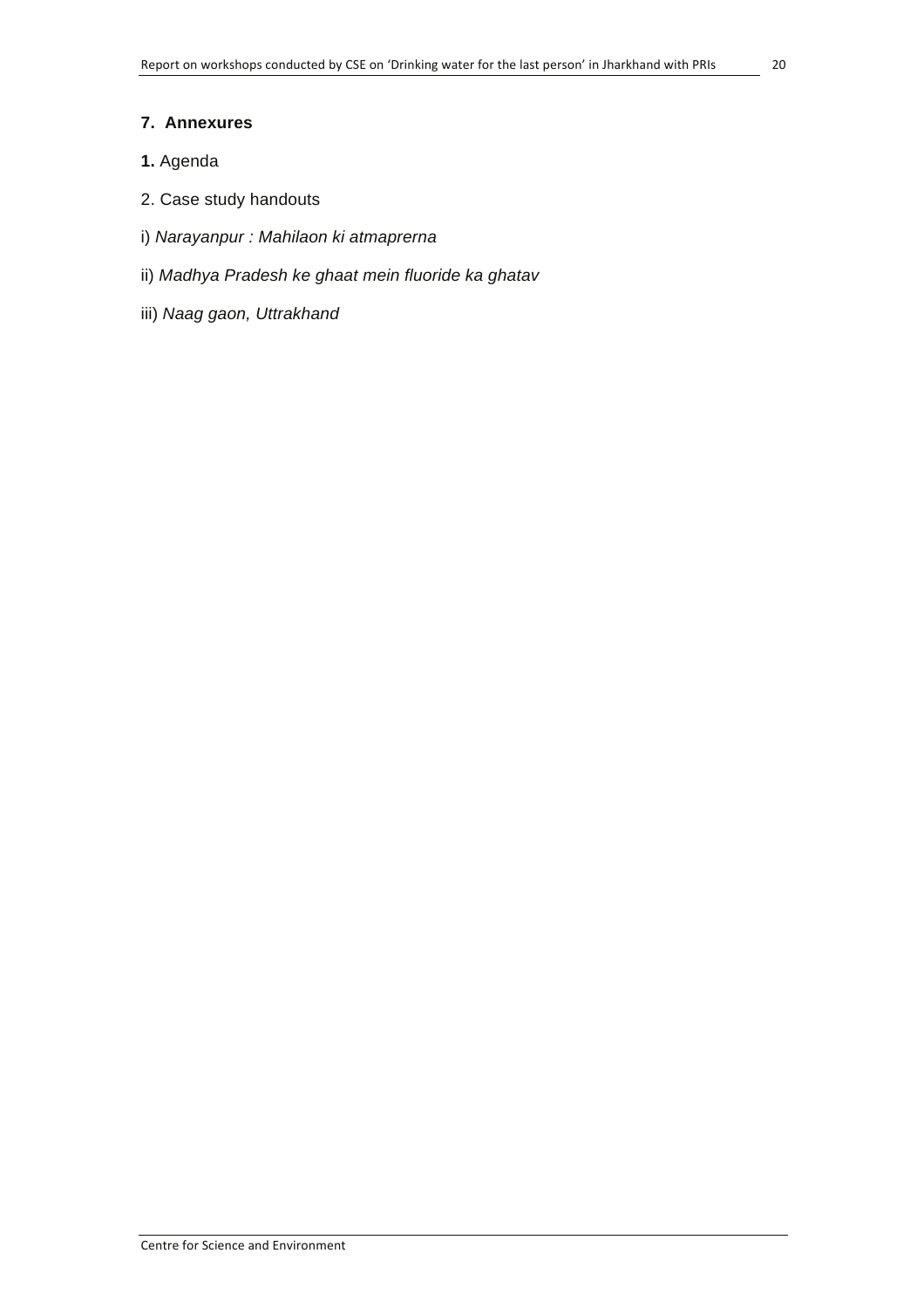# **Annexures**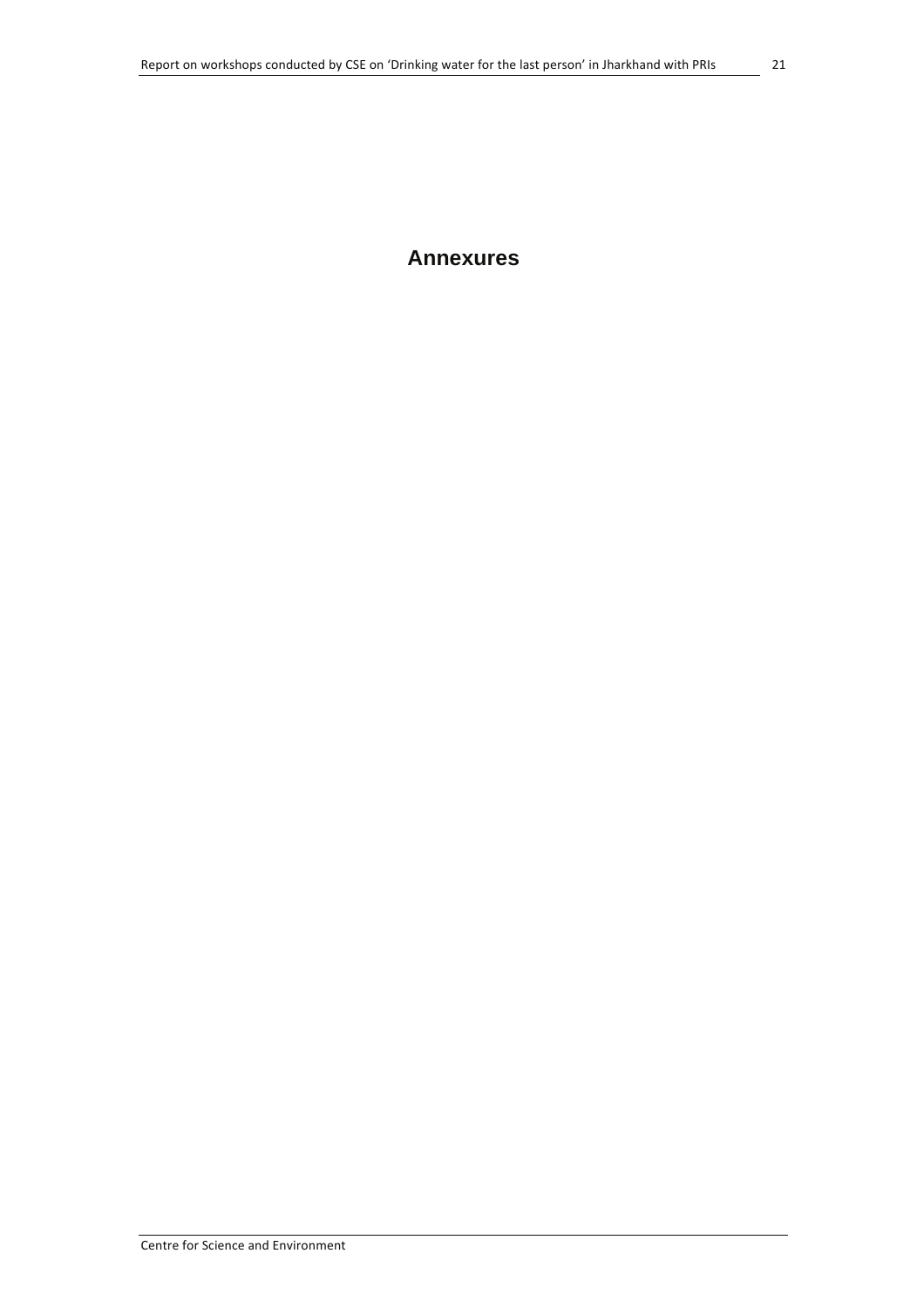# **Drinking water for the Last Person: Training workshop for PRI officials**

**Objective:** To provide an understanding to members of the Panchayati Raj Institutions (PRIs) of the need for, and of the process of planning for water security of a village.

As per the new guidelines of the National Rural Drinking Water Programme, the panchayat officials of every village are responsible to prepare a Village Water Security Plan. This series of workshops are aimed at enabling members of the PRIs to undertake this planning exercise.

#### **Learning from the course**

After completion of this course the participants will:

- Gain an understanding of the finite nature of the village water resources
- The process of identifying available village water resources
- **Estimating current and future water demand**
- **Planning and executing rooftop water harvesting in the village**
- Understanding the basics of planning for a pond/check dam to harvest water in the village.

#### **Programme agenda**

#### **Day One**

9.30-10.00: Registration of participants

#### **Module 1: Introduction**

**Objectives** 

- To inform the participants about why they are there and what they will learn during the workshop.
- To enable participants to get to know about CSE and about each other.
- To inform the participants about the programme agenda

#### Session 1:Course Introduction

During this session, participants will be informed about the programme sessions, speakers, and the time. Participants will get to know each other and also speak about their expectations from the course.

10.00-10.30: Course introduction: What, when and how

10.30: 11.00: Participant introduction: Knowing each other: A game

11.00-11.15 Tea break

#### **Module 2: Village water security**

#### **Objective**

To enable participants to get an understanding of the concept of Village Water Security and then to work with community members to undertake planning for Village **Water** 

Session 1: What is village water security

11.00 -11.30: Water is life: An overview presentation on why we should conserve water

11.30-12.00: What is village water security: Interactive session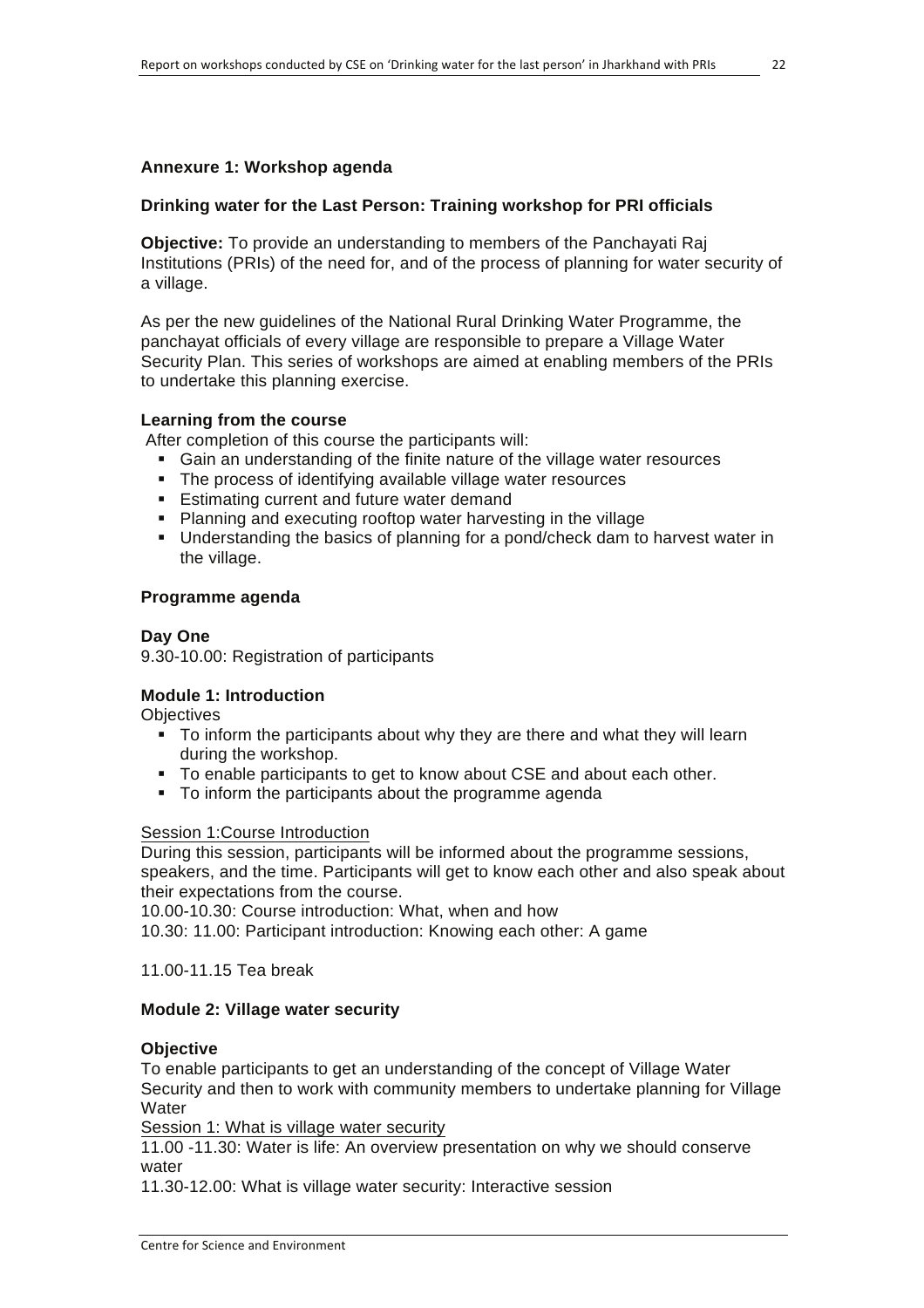1.00-1.30: Lunch break

Session 2: Planning for village water security

- 1.30-2.15: Elements of village water security Exercise
- 3.45-4.30: Presentation
- 4.30-5.00: Rainwater harvesting
- 5.00-5.15: Quick evaluation

#### **Day 2**

**Module 3**: Roles and responsibilities of different actors

11.00 -12.00: Roles and responsibilities 12.00-1.00: Case studies and documentaries

1.00-1.30: Lunch break

Module 4: Operation and maintenance

1.30-3.00: Women as hand pump mechanics: Lecture demonstration 3.30 – 4.30 Documentaries

#### **Day 3**

**Module 4**: Field Visit 10.00 – 4.00: Field visit, discussions and feedback 4.00 – 5.00: Conclusion and certificate distribution